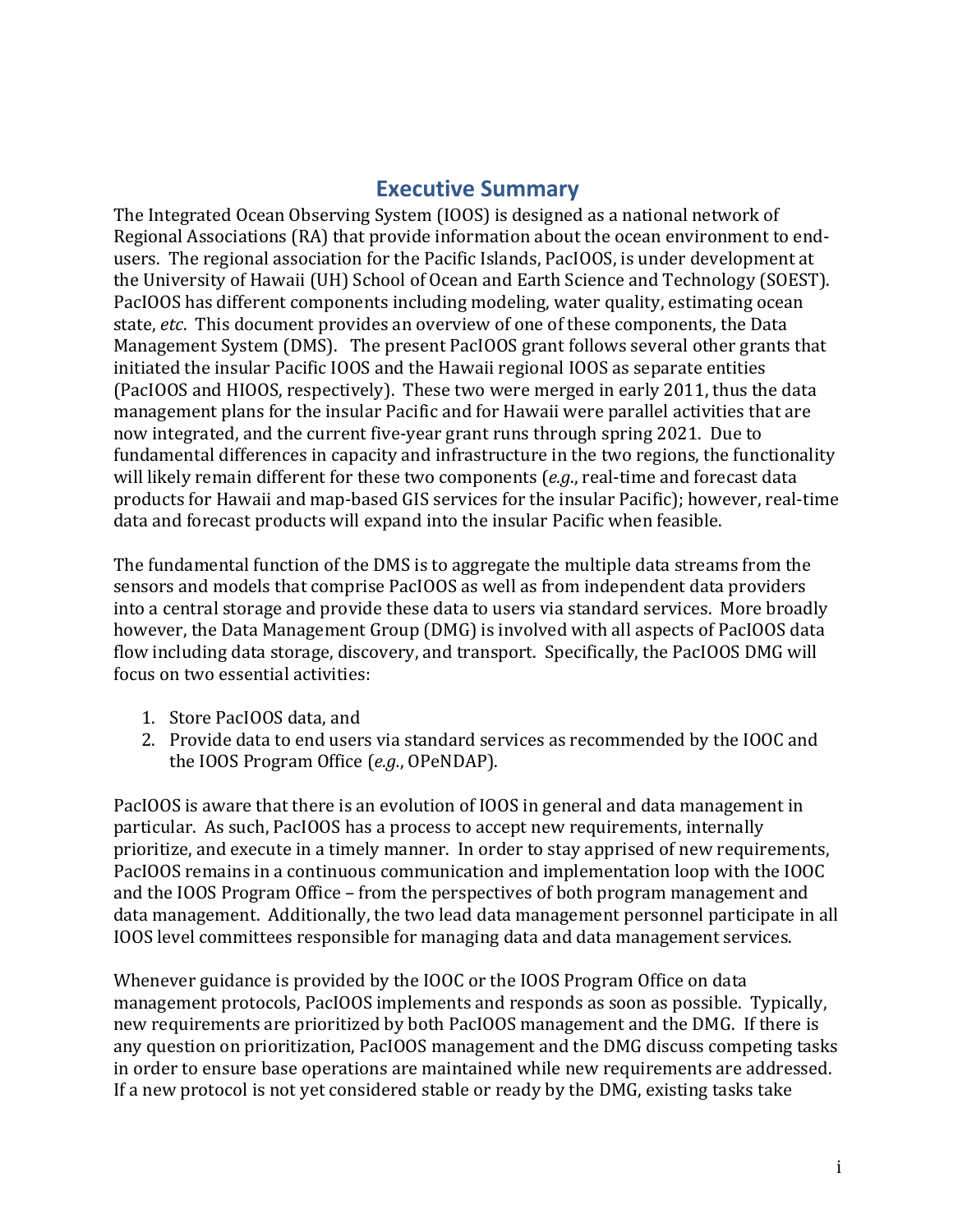priority, and the DMG waits until the new protocol is deemed ready for implementation by the DMG and the larger data management community.

Once a system is stable and ready to be implemented, the data management lead tasks his team to respond in a reasonable and timely manner. Since PacIOOS owns its own servers, there is no administrative body between the data managers and the data services. This makes implementation of new requirements/protocols straight forward and efficient. In most cases, it involves the data management lead updating the underlying file format before the data systems administrator updates the PacIOOS server(s).

In addition to the core functions described above, the DMG is closely involved with data and data-service related activities. These include things such as web page development and maintenance, developing and serving data-derived products, and more general "information technology" like support for PacIOOS.

The DMG, including potential roles and responsibilities, is described in more detail in the following sections. All require substantial information technology support in the form of system administration of the various computers and networking between instruments, models and the data server system, and so this additional task is included in the plan. The following sections describe the functional role of the PacIOOS DMS, implementation of these, and a long-range work-plan for the group.

The DMS plan focuses on the management and delivery *(i.e.,* serving) of PacIOOS-related data. PacIOOS will implement recommended and standard practices as defined by the IOOS Data Management and Communications (DMAC) committee and more specifically those in the *Guide for IOOS Data Providers, version 1.0* [2006]. These practices apply to data archive, data discovery, data serving (web-based browsing), data transport (binary access to data), metadata, IT security and data QA/QC. Note that the *IOOS Guide* combines metadata and data discovery as one category, and data transport and data serving as one category called data transport and access. The PacIOOS plan separates these, and it does not specifically address IT security since PacIOOS falls under the School and University guidelines and requirements, nor data  $QA/QC<sup>1</sup>$ , which is to be handled by individual research groups. Successful implementation of this plan permits efficient access to data for end-users as well as integration of the PacIOOS data streams to the IOOS national backbone. The philosophy is to design and maintain a system with minimal complexity to the user, but this typically carries higher complexity to the internal system (higher internal complexity but lower external complexity).

**1. Data storage**: The PacIOOS DMS provides storage for data streams on a local RAID<sup>2</sup> system. The long-term archive will be provided by NOAA NCEI<sup>3</sup> as appropriate. PacIOOS

<sup>&</sup>lt;sup>1</sup> IOOS will continue to provide recommendations on real-time procedures via the QARTOD effort

<sup>&</sup>lt;sup>2</sup> RAID is *Redundant Array of Independent Disks*, essentially a single unit with multiple hard drives, and data are stored redundantly across the disks, so in case of a hardware failure on a single disk data are preserved on another.